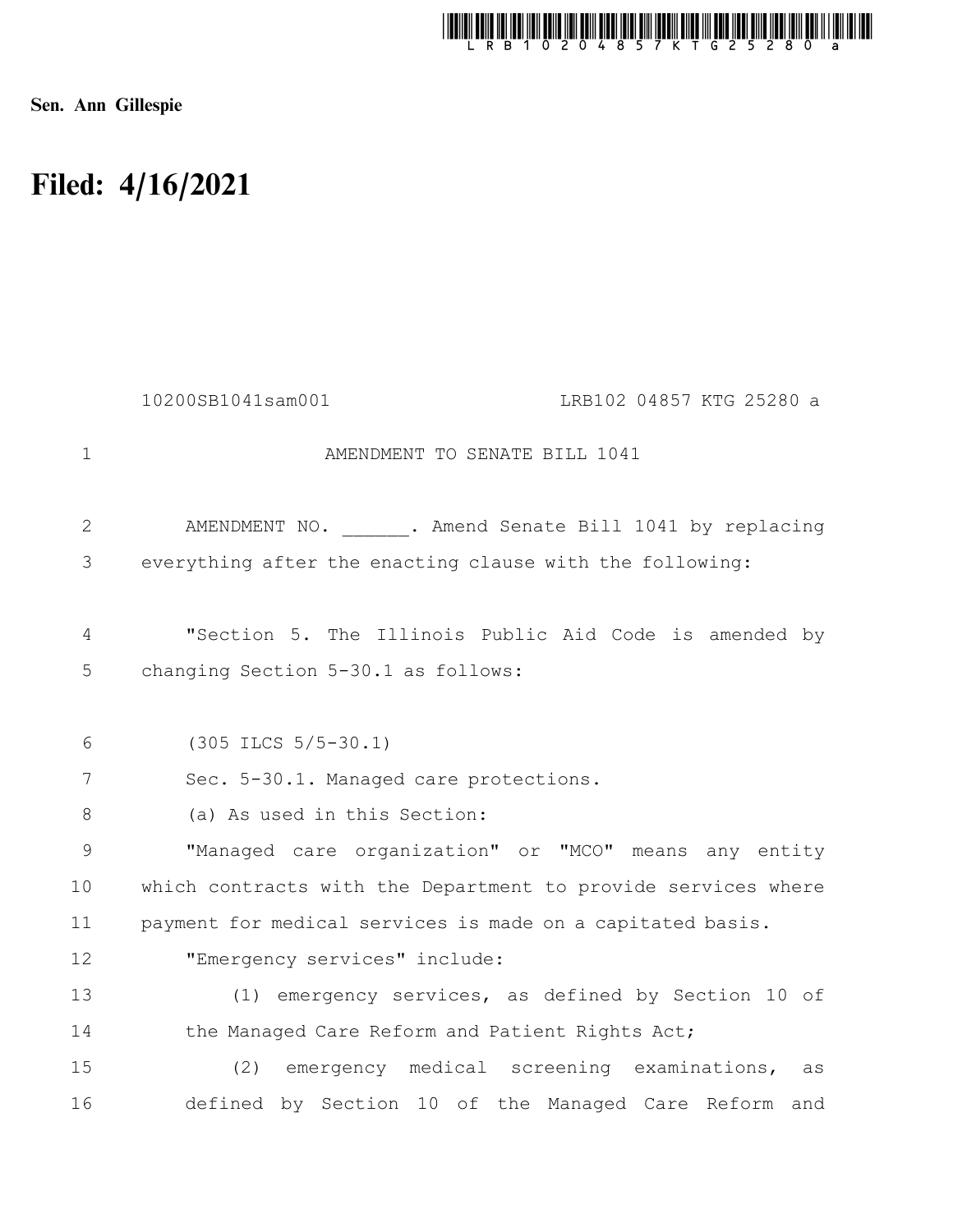Patient Rights Act;

(3) post-stabilization medical services, as defined by Section 10 of the Managed Care Reform and Patient Rights Act; and 2 3 4

(4) emergency medical conditions, as defined by Section 10 of the Managed Care Reform and Patient Rights Act. 5 6 7

(b) As provided by Section 5-16.12, managed care organizations are subject to the provisions of the Managed Care Reform and Patient Rights Act. 8 9 10

(c) An MCO shall pay any provider of emergency services that does not have in effect a contract with the contracted Medicaid MCO. The default rate of reimbursement shall be the rate paid under Illinois Medicaid fee-for-service program methodology, including all policy adjusters, including but not limited to Medicaid High Volume Adjustments, Medicaid Percentage Adjustments, Outpatient High Volume Adjustments, and all outlier add-on adjustments to the extent such adjustments are incorporated in the development of the applicable MCO capitated rates. 11 12 13 14 15 16 17 18 19 20

(d) An MCO shall pay for all post-stabilization services as a covered service in any of the following situations: 21 22

23

(1) the MCO authorized such services;

(2) such services were administered to maintain the enrollee's stabilized condition within one hour after a request to the MCO for authorization of further 24 25 26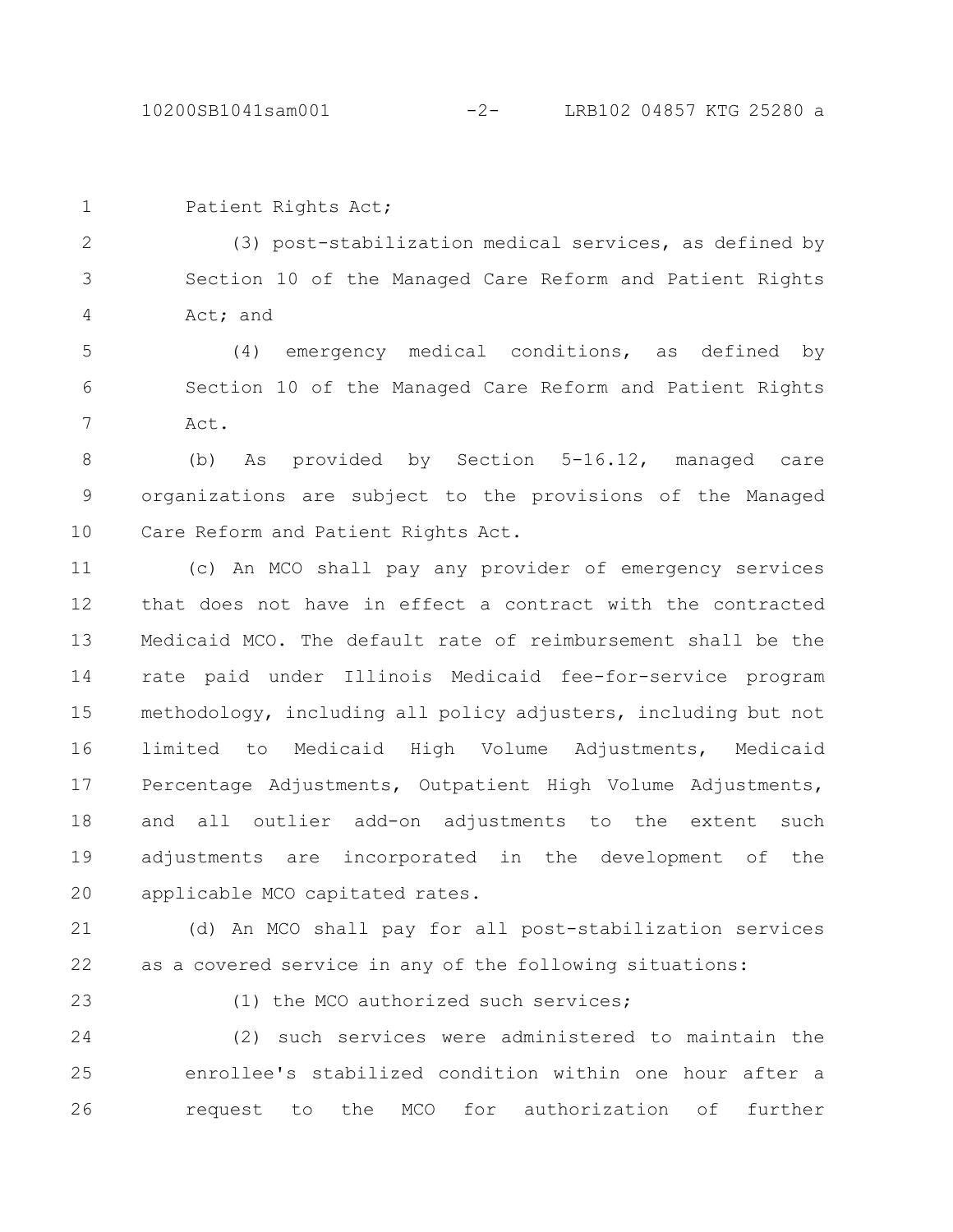```
1
```
## post-stabilization services;

2 3

(3) the MCO did not respond to a request to authorize such services within one hour;

4

(4) the MCO could not be contacted; or

(5) the MCO and the treating provider, if the treating provider is a non-affiliated provider, could not reach an agreement concerning the enrollee's care and an affiliated provider was unavailable for a consultation, in which case the MCO must pay for such services rendered by the treating non-affiliated provider until an affiliated provider was reached and either concurred with the treating non-affiliated provider's plan of care or assumed responsibility for the enrollee's care. Such payment shall be made at the default rate of reimbursement paid under Illinois Medicaid fee-for-service program methodology, including all policy adjusters, including but not limited to Medicaid High Volume Adjustments, Medicaid Percentage Adjustments, Outpatient High Volume Adjustments and all outlier add-on adjustments to the extent that such adjustments are incorporated in the development of the applicable MCO capitated rates. 5 6 7 8 9 10 11 12 13 14 15 16 17 18 19 20 21

(e) The following requirements apply to MCOs in determining payment for all emergency services: 22 23

(1) MCOs shall not impose any requirements for prior approval of emergency services. 24 25

26

(2) The MCO shall cover emergency services provided to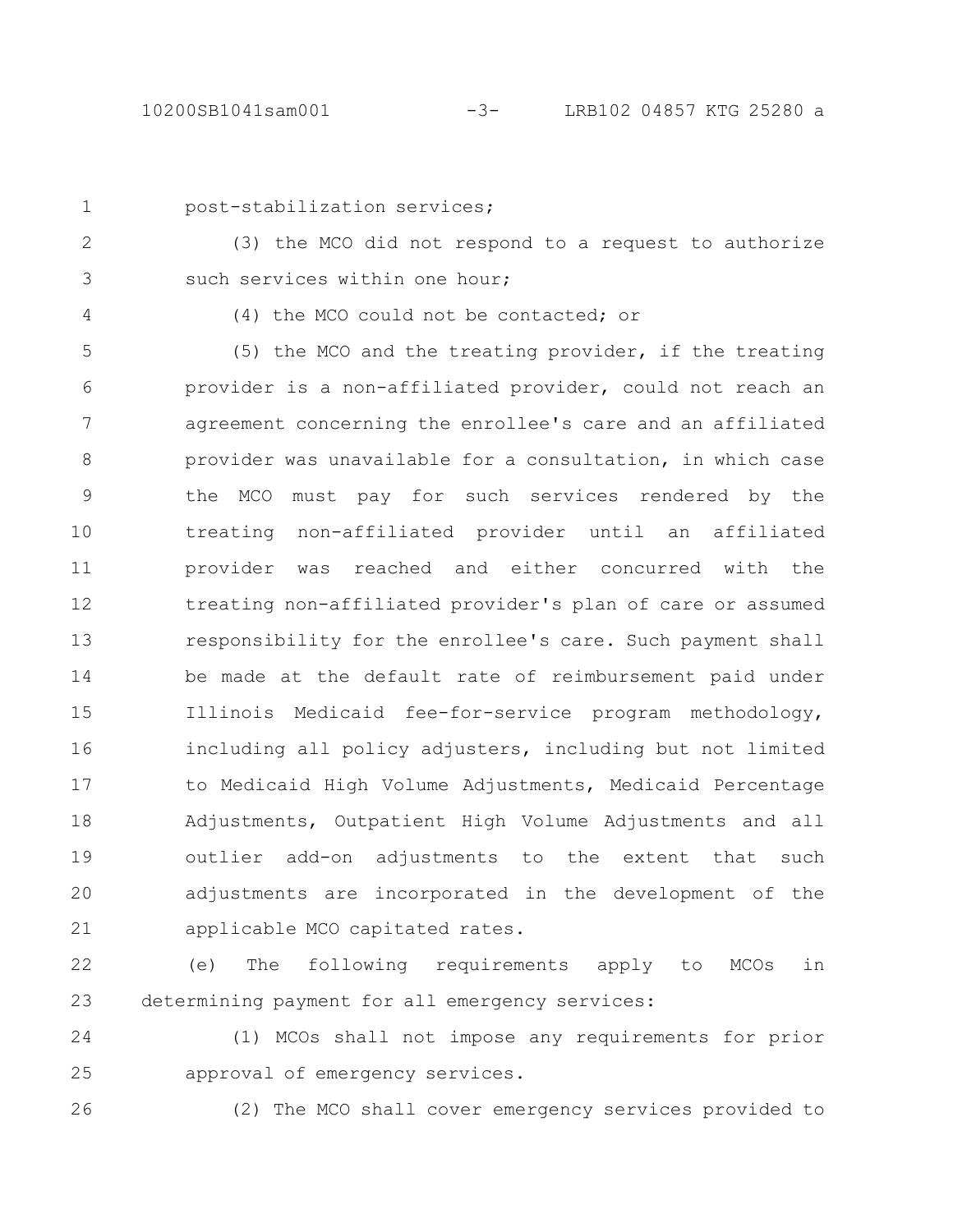10200SB1041sam001 -4- LRB102 04857 KTG 25280 a

enrollees who are temporarily away from their residence and outside the contracting area to the extent that the enrollees would be entitled to the emergency services if they still were within the contracting area.

1

2

3

4

(3) The MCO shall have no obligation to cover medical services provided on an emergency basis that are not covered services under the contract. 5 6 7

(4) The MCO shall not condition coverage for emergency services on the treating provider notifying the MCO of the enrollee's screening and treatment within 10 days after presentation for emergency services. 8 9 10 11

(5) The determination of the attending emergency physician, or the provider actually treating the enrollee, of whether an enrollee is sufficiently stabilized for discharge or transfer to another facility, shall be binding on the MCO. The MCO shall cover emergency services for all enrollees whether the emergency services are provided by an affiliated or non-affiliated provider. 12 13 14 15 16 17 18

(6) The MCO's financial responsibility for post-stabilization care services it has not pre-approved ends when: 19 20 21

(A) a plan physician with privileges at the treating hospital assumes responsibility for the enrollee's care; 22 23 24

(B) a plan physician assumes responsibility for the enrollee's care through transfer; 25 26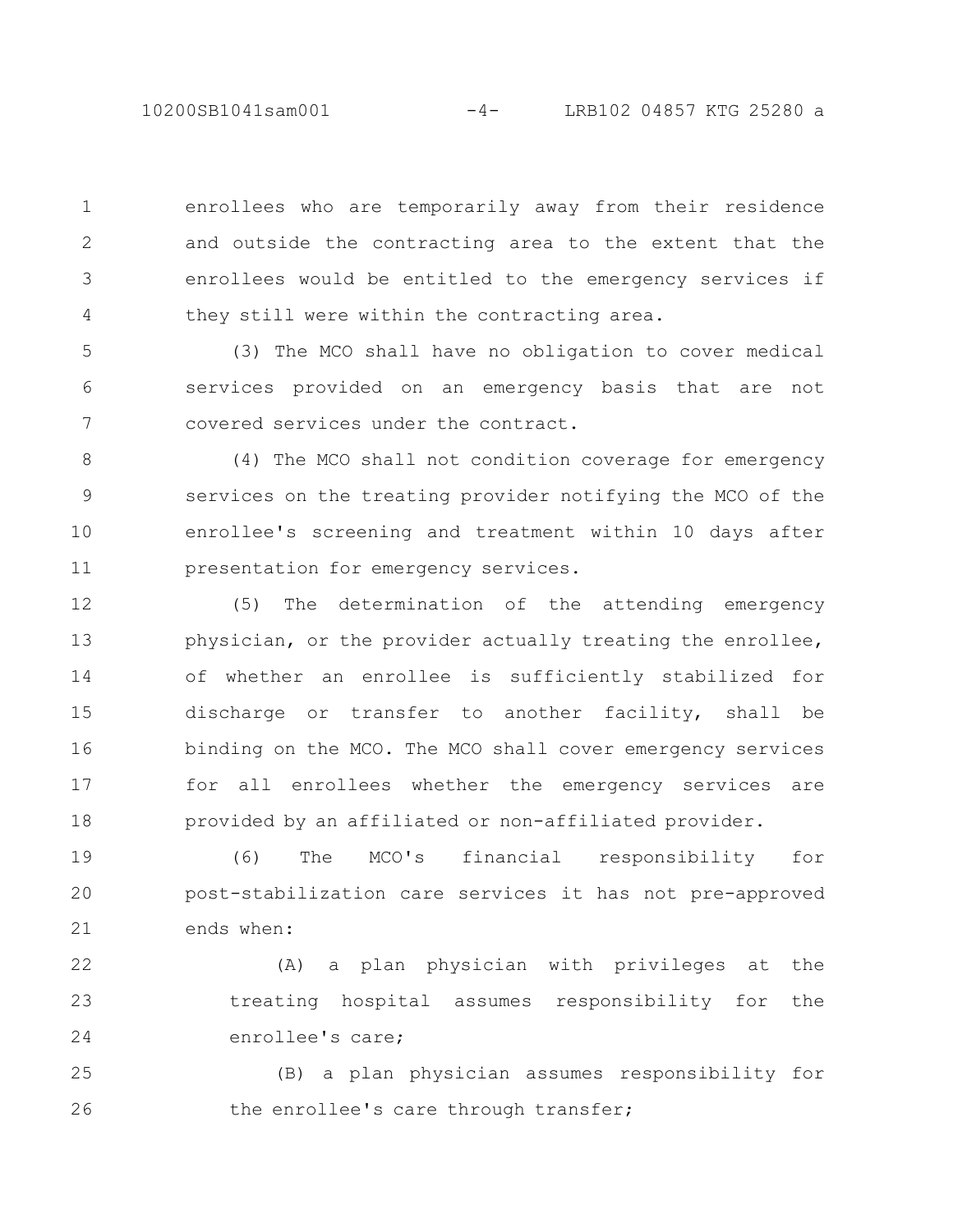(C) a contracting entity representative and the treating physician reach an agreement concerning the enrollee's care; or (D) the enrollee is discharged. (f) Network adequacy and transparency. (1) The Department shall: (A) ensure that an adequate provider network is in place, taking into consideration health professional shortage areas and medically underserved areas; (B) publicly release an explanation of its process for analyzing network adequacy; (C) periodically ensure that an MCO continues to have an adequate network in place; and (D) require MCOs, including Medicaid Managed Care Entities as defined in Section 5-30.2, to meet provider directory requirements under Section 5-30.3. (2) Each MCO shall confirm its receipt of information submitted specific to physician or dentist additions or physician or dentist deletions from the MCO's provider network within 3 days after receiving all required information from contracted physicians or dentists, and electronic physician and dental directories must be updated consistent with current rules as published by the Centers for Medicare and Medicaid Services or its successor agency. 1 2 3 4 5 6 7 8 9 10 11 12 13 14 15 16 17 18 19 20 21 22 23 24 25

(g) Timely payment of claims. 26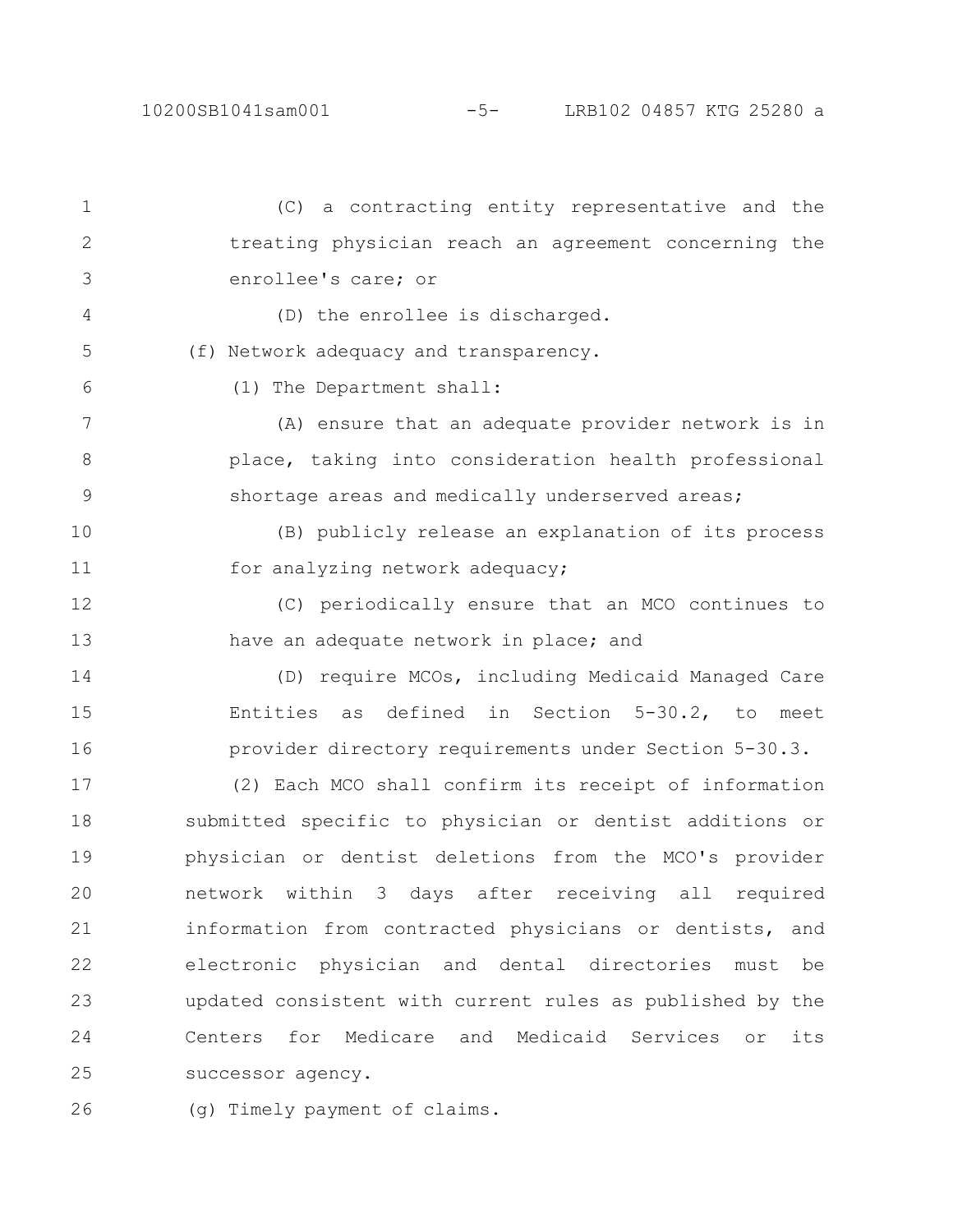10200SB1041sam001 -6- LRB102 04857 KTG 25280 a

(1) The MCO shall pay a claim within 30 days of receiving a claim that contains all the essential information needed to adjudicate the claim.

1

2

3

(2) The MCO shall notify the billing party of its inability to adjudicate a claim within 30 days of receiving that claim. 4 5 6

(3) The MCO shall pay a penalty that is at least equal to the timely payment interest penalty imposed under Section 368a of the Illinois Insurance Code for any claims not timely paid. 7 8 9 10

(A) When an MCO is required to pay a timely payment interest penalty to a provider, the MCO must calculate and pay the timely payment interest penalty that is due to the provider within 30 days after the payment of the claim. In no event shall a provider be required to request or apply for payment of any owed timely payment interest penalties. 11 12 13 14 15 16 17

(B) Such payments shall be reported separately from the claim payment for services rendered to the MCO's enrollee and clearly identified as interest payments. 18 19 20 21

(4)(A) The Department shall require MCOs to expedite payments to providers identified on the Department's expedited provider list, determined in accordance with 89 Ill. Adm. Code 140.71(b), on a schedule at least as frequently as the providers are paid under the 22 23 24 25 26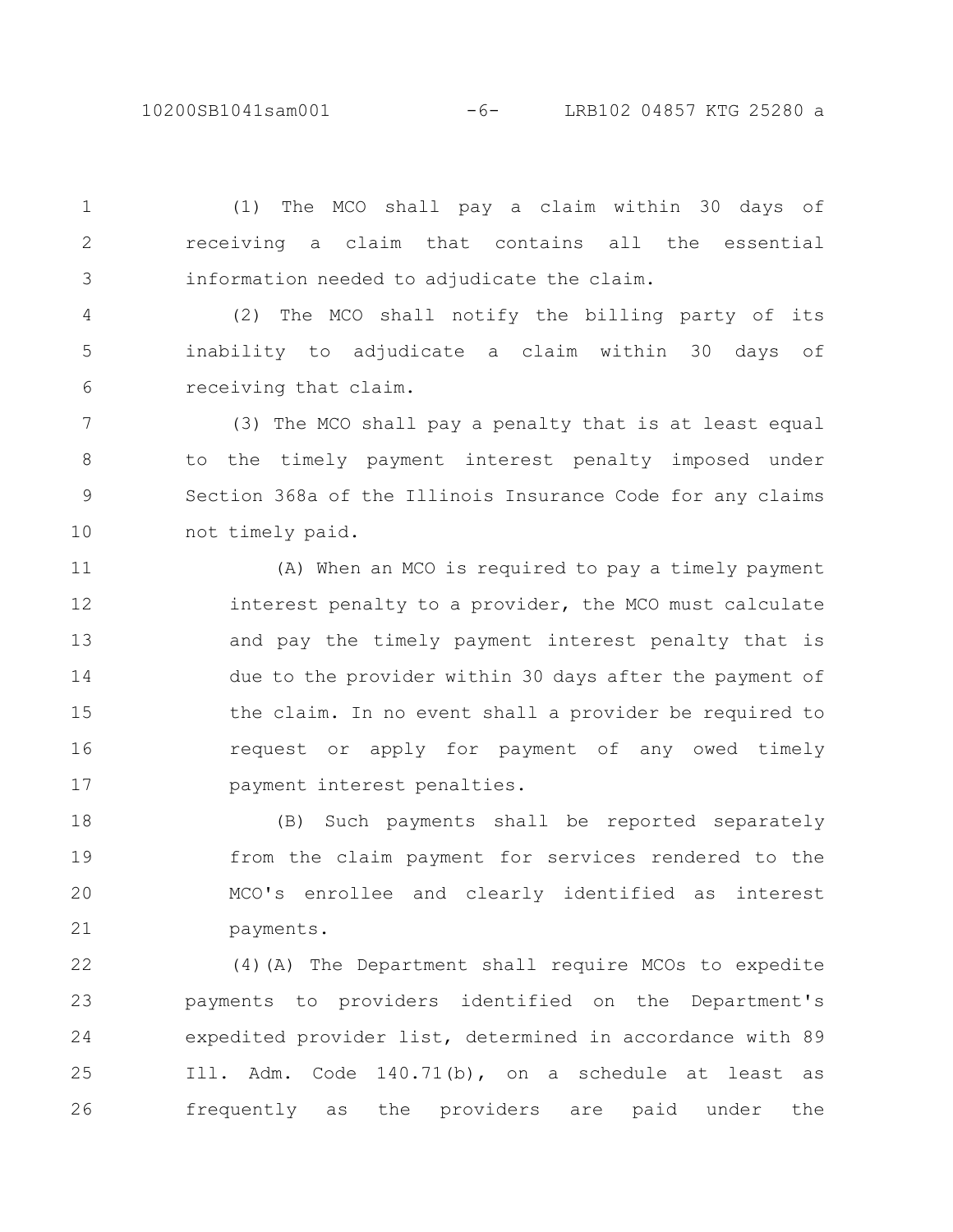1

Department's fee-for-service expedited provider schedule.

(B) Compliance with the expedited provider requirement may be satisfied by an MCO through the use of a Periodic Interim Payment (PIP) program that has been mutually agreed to and documented between the MCO and the provider, and the PIP program ensures that any expedited provider receives regular and periodic payments based on prior period payment experience from that MCO. Total payments under the PIP program may be reconciled against future PIP payments on a schedule mutually agreed to between the MCO and the provider. 2 3 4 5 6 7 8 9 10 11

(C) The Department shall share at least monthly its expedited provider list and the frequency with which it pays providers on the expedited list. 12 13 14

(g-5) Recognizing that the rapid transformation of the Illinois Medicaid program may have unintended operational challenges for both payers and providers: 15 16 17

(1) in no instance shall a medically necessary covered service rendered in good faith, based upon eligibility information documented by the provider, be denied coverage or diminished in payment amount if the eligibility or coverage information available at the time the service was rendered is later found to be inaccurate in the assignment of coverage responsibility between MCOs or the fee-for-service system, except for instances when an individual is deemed to have not been eligible for 18 19 20 21 22 23 24 25 26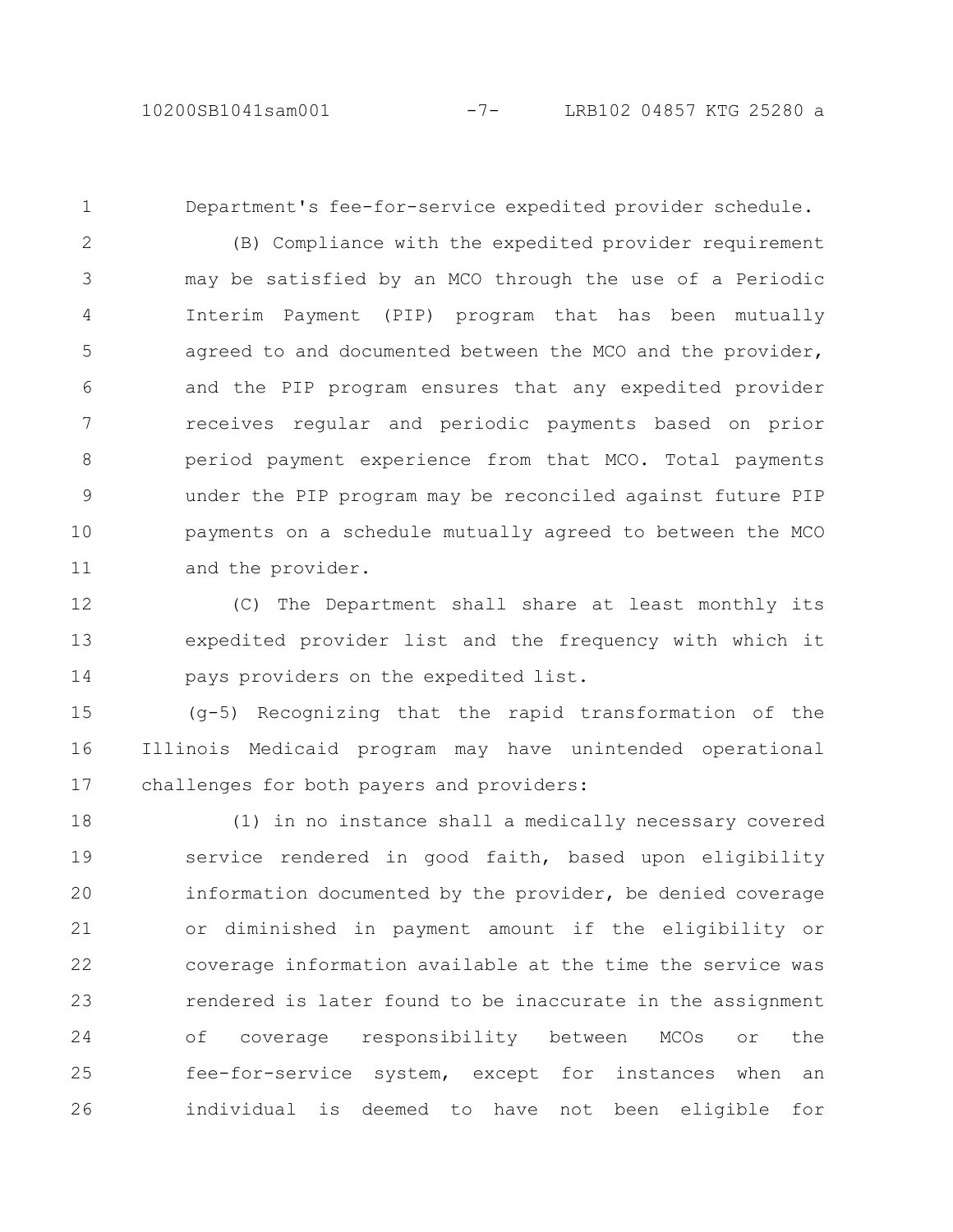1

coverage under the Illinois Medicaid program; and

(2) the Department shall, by December 31, 2016, adopt rules establishing policies that shall be included in the Medicaid managed care policy and procedures manual addressing payment resolutions in situations in which a provider renders services based upon information obtained after verifying a patient's eligibility and coverage plan through either the Department's current enrollment system or a system operated by the coverage plan identified by the patient presenting for services: 2 3 4 5 6 7 8 9 10

(A) such medically necessary covered services shall be considered rendered in good faith; 11 12

(B) such policies and procedures shall be developed in consultation with industry representatives of the Medicaid managed care health plans and representatives of provider associations representing the majority of providers within the identified provider industry; and 13 14 15 16 17 18

(C) such rules shall be published for a review and comment period of no less than 30 days on the Department's website with final rules remaining available on the Department's website. 19 20 21 22

The rules on payment resolutions shall include, but not be limited to: 23 24

(A) the extension of the timely filing period; (B) retroactive prior authorizations; and 25 26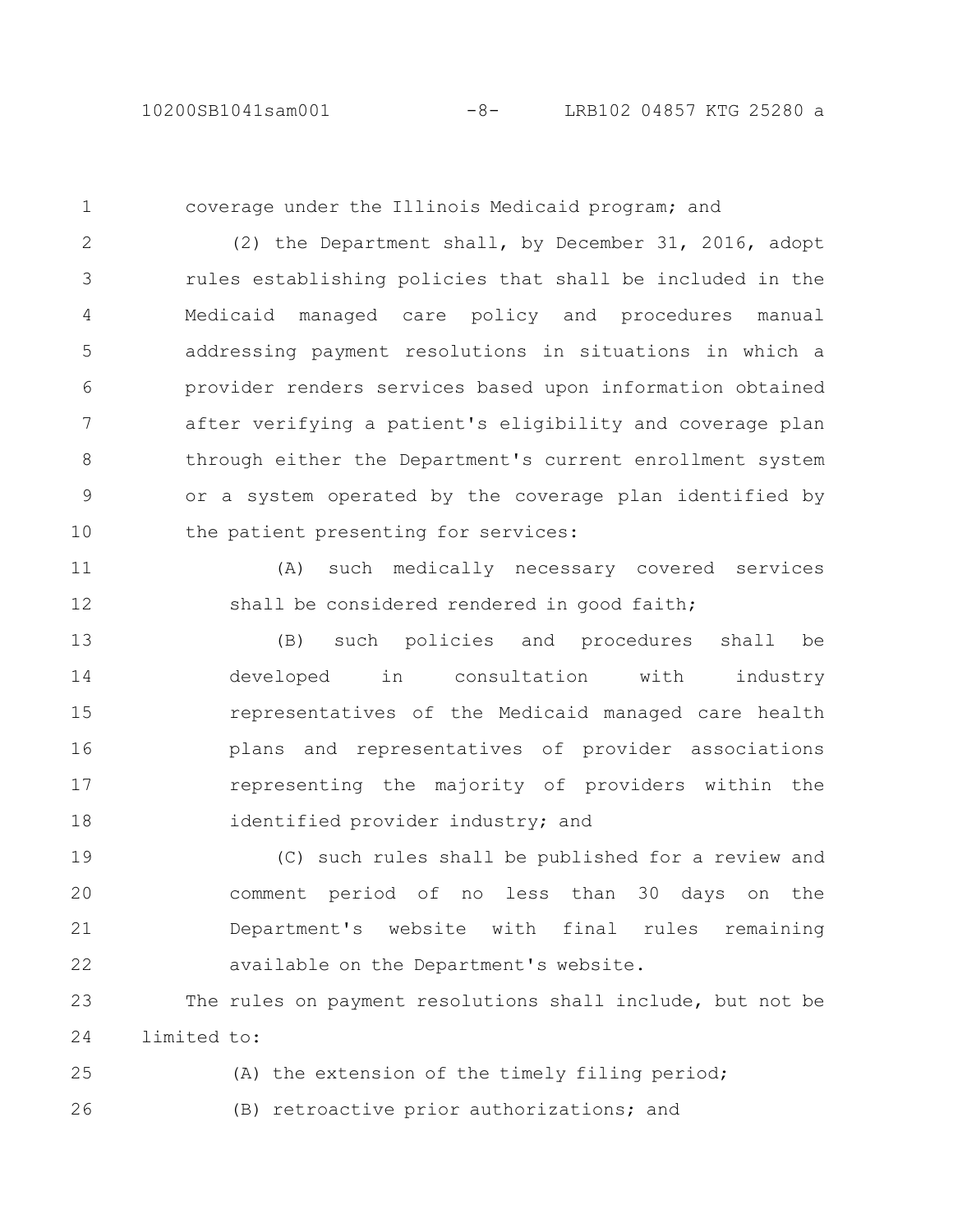10200SB1041sam001 -9- LRB102 04857 KTG 25280 a

(C) guaranteed minimum payment rate of no less than the current, as of the date of service, fee-for-service rate, plus all applicable add-ons, when the resulting service relationship is out of network. 1 2 3 4

The rules shall be applicable for both MCO coverage and fee-for-service coverage. 5 6

If the fee-for-service system is ultimately determined to have been responsible for coverage on the date of service, the Department shall provide for an extended period for claims submission outside the standard timely filing requirements. 7 8 9 10

(g-6) MCO Performance Metrics Report.

11

(1) The Department shall publish, on at least a quarterly basis, each MCO's operational performance, including, but not limited to, the following categories of metrics: 12 13 14 15

(A) claims payment, including timeliness and accuracy; 16 17

- (B) prior authorizations; 18
- (C) grievance and appeals; 19
- (D) utilization statistics; 20
- (E) provider disputes; 21
- (F) provider credentialing; and 22

(G) member and provider customer service. 23

(2) The Department shall ensure that the metrics report is accessible to providers online by January 1, 2017. 24 25 26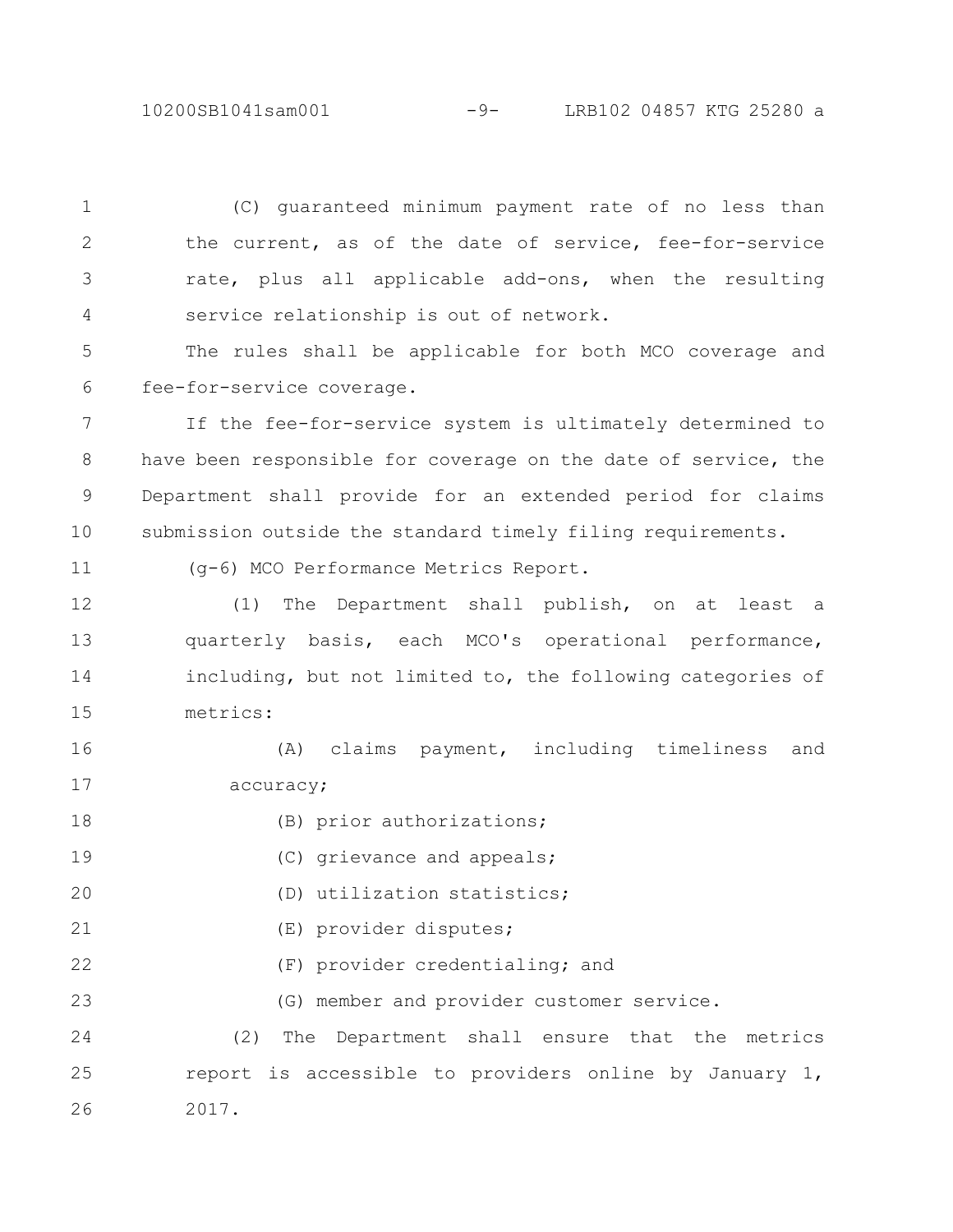(3) The metrics shall be developed in consultation with industry representatives of the Medicaid managed care health plans and representatives of associations representing the majority of providers within the identified industry. 1 2 3 4 5

(4) Metrics shall be defined and incorporated into the applicable Managed Care Policy Manual issued by the Department. 6 7 8

(g-7) MCO claims processing and performance analysis. In order to monitor MCO payments to hospital providers, pursuant to this amendatory Act of the 100th General Assembly, the Department shall post an analysis of MCO claims processing and payment performance on its website every 6 months. Such analysis shall include a review and evaluation of a representative sample of hospital claims that are rejected and denied for clean and unclean claims and the top 5 reasons for such actions and timeliness of claims adjudication, which identifies the percentage of claims adjudicated within 30, 60, 90, and over 90 days, and the dollar amounts associated with those claims. The Department shall post the contracted report required by HealthChoice Illinois on its website every 3 months. 9 10 11 12 13 14 15 16 17 18 19 20 21 22

(g-8) Dispute resolution process. The Department shall maintain a provider complaint portal through which a provider can submit to the Department unresolved disputes with an MCO. An unresolved dispute means an MCO's decision that denies in 23 24 25 26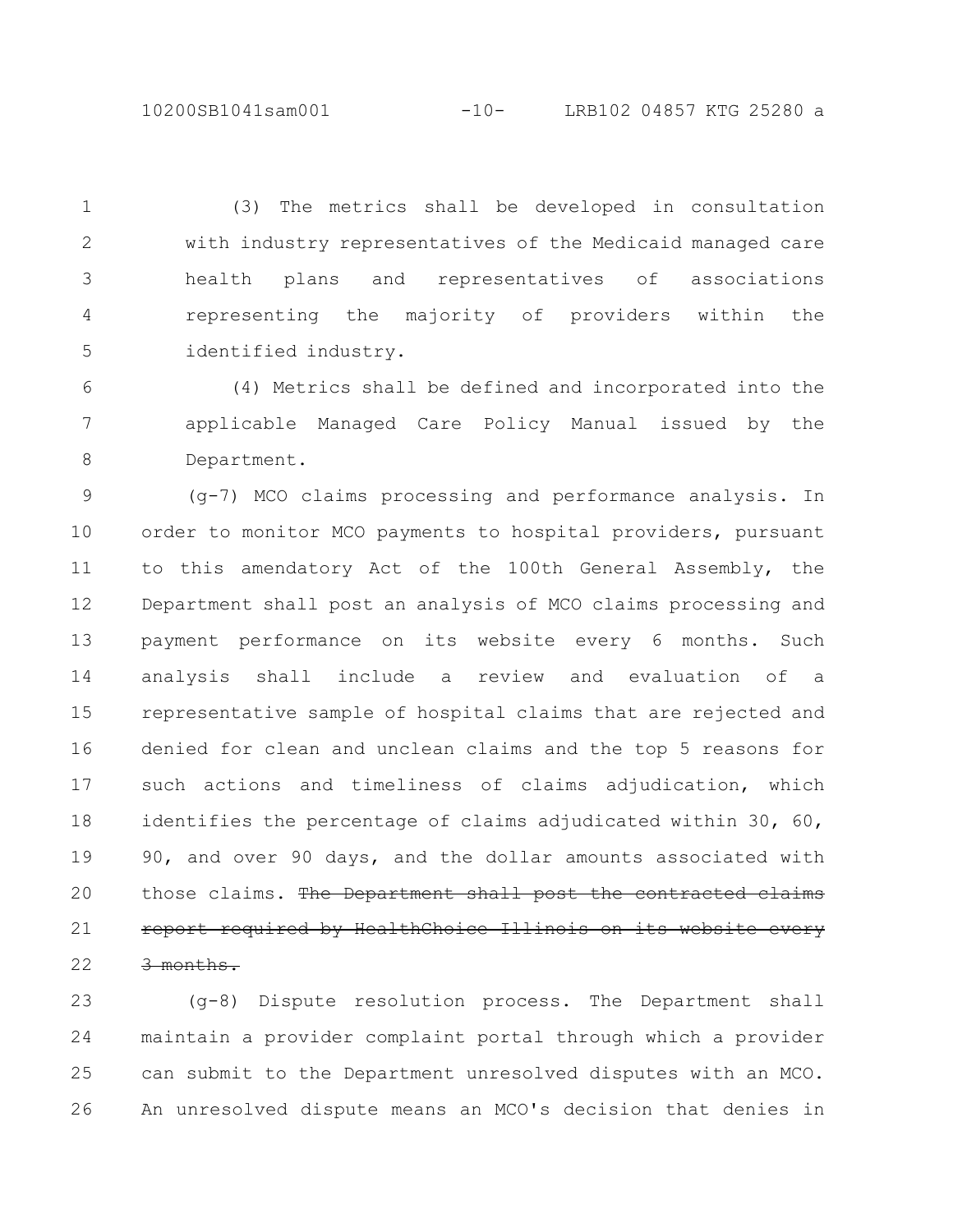10200SB1041sam001 -11- LRB102 04857 KTG 25280 a

whole or in part a claim for reimbursement to a provider for health care services rendered by the provider to an enrollee of the MCO with which the provider disagrees. Disputes shall not be submitted to the portal until the provider has availed itself of the MCO's internal dispute resolution process. Disputes that are submitted to the MCO internal dispute resolution process may be submitted to the Department of Healthcare and Family Services' complaint portal no sooner than 30 days after submitting to the MCO's internal process and not later than 30 days after the unsatisfactory resolution of the internal MCO process or 60 days after submitting the dispute to the MCO internal process. Multiple claim disputes involving the same MCO may be submitted in one complaint, regardless of whether the claims are for different enrollees, when the specific reason for non-payment of the claims involves a common question of fact or policy. Within 10 business days of receipt of a complaint, the Department shall present such disputes to the appropriate MCO, which shall then have 30 days to issue its written proposal to resolve the dispute. The Department may grant one 30-day extension of this time frame to one of the parties to resolve the dispute. If the dispute remains unresolved at the end of this time frame or the provider is not satisfied with the MCO's written proposal to resolve the dispute, the provider may, within 30 days, request the Department to review the dispute and make a final determination. Within 30 days of the request for Department 1 2 3 4 5 6 7 8 9 10 11 12 13 14 15 16 17 18 19 20 21 22 23 24 25 26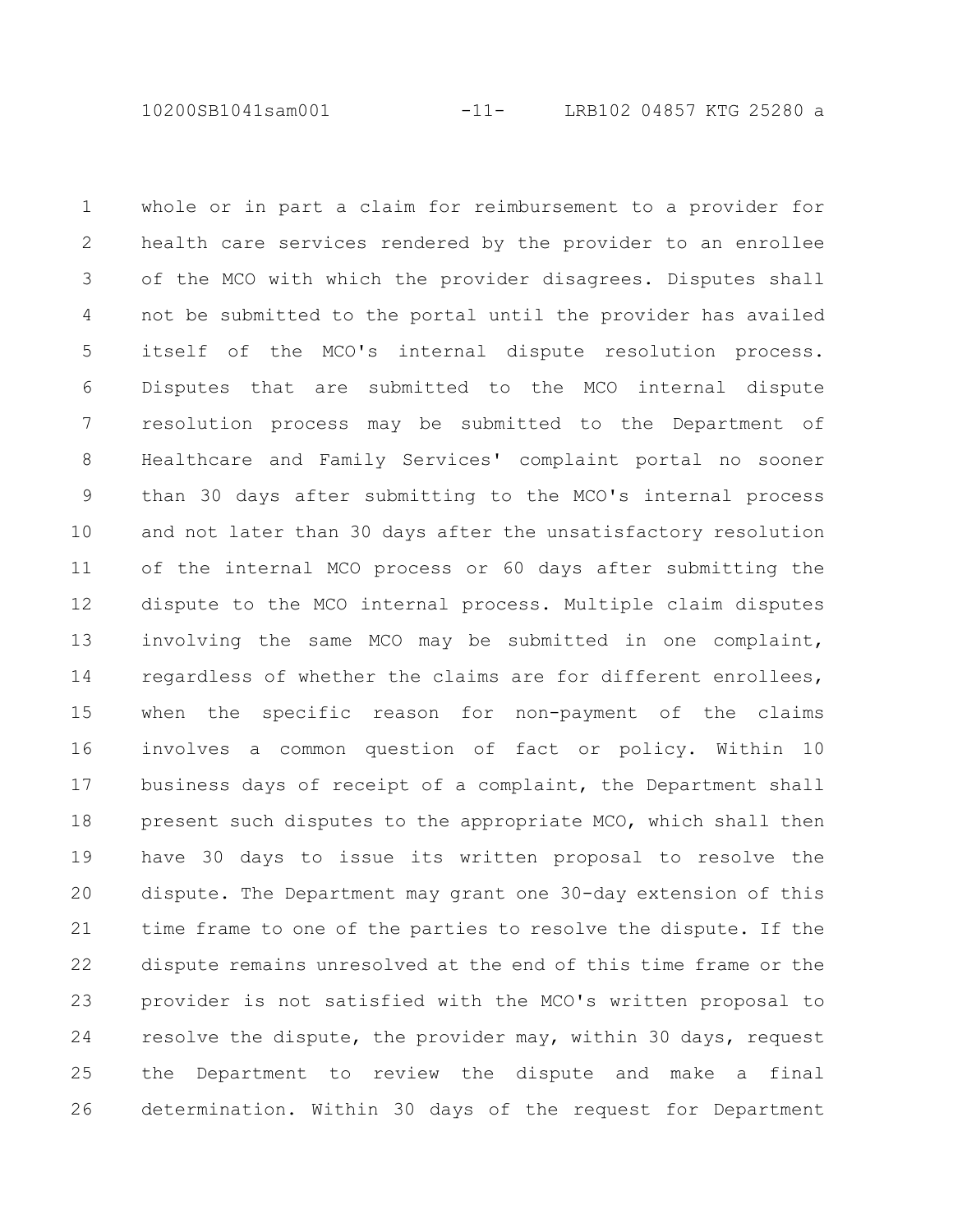10200SB1041sam001 -12- LRB102 04857 KTG 25280 a

review of the dispute, both the provider and the MCO shall present all relevant information to the Department for resolution and make individuals with knowledge of the issues available to the Department for further inquiry if needed. Within 30 days of receiving the relevant information on the dispute, or the lapse of the period for submitting such information, the Department shall issue a written decision on the dispute based on contractual terms between the provider and the MCO, contractual terms between the MCO and the Department of Healthcare and Family Services and applicable Medicaid policy. The decision of the Department shall be final. By January 1, 2020, the Department shall establish by rule further details of this dispute resolution process. Disputes between MCOs and providers presented to the Department for resolution are not contested cases, as defined in Section 1-30 of the Illinois Administrative Procedure Act, conferring any right to an administrative hearing. 1 2 3 4 5 6 7 8 9 10 11 12 13 14 15 16 17

(g-9)(1) The Department shall publish annually on its website a report on the calculation of each managed care organization's medical loss ratio showing the following: 18 19 20

21

(A) Premium revenue, with appropriate adjustments.

(B) Benefit expense, setting forth the aggregate amount spent for the following: 22 23

24

(i) Direct paid claims.

(ii) Subcapitation payments. 25

(iii) Other claim payments. 26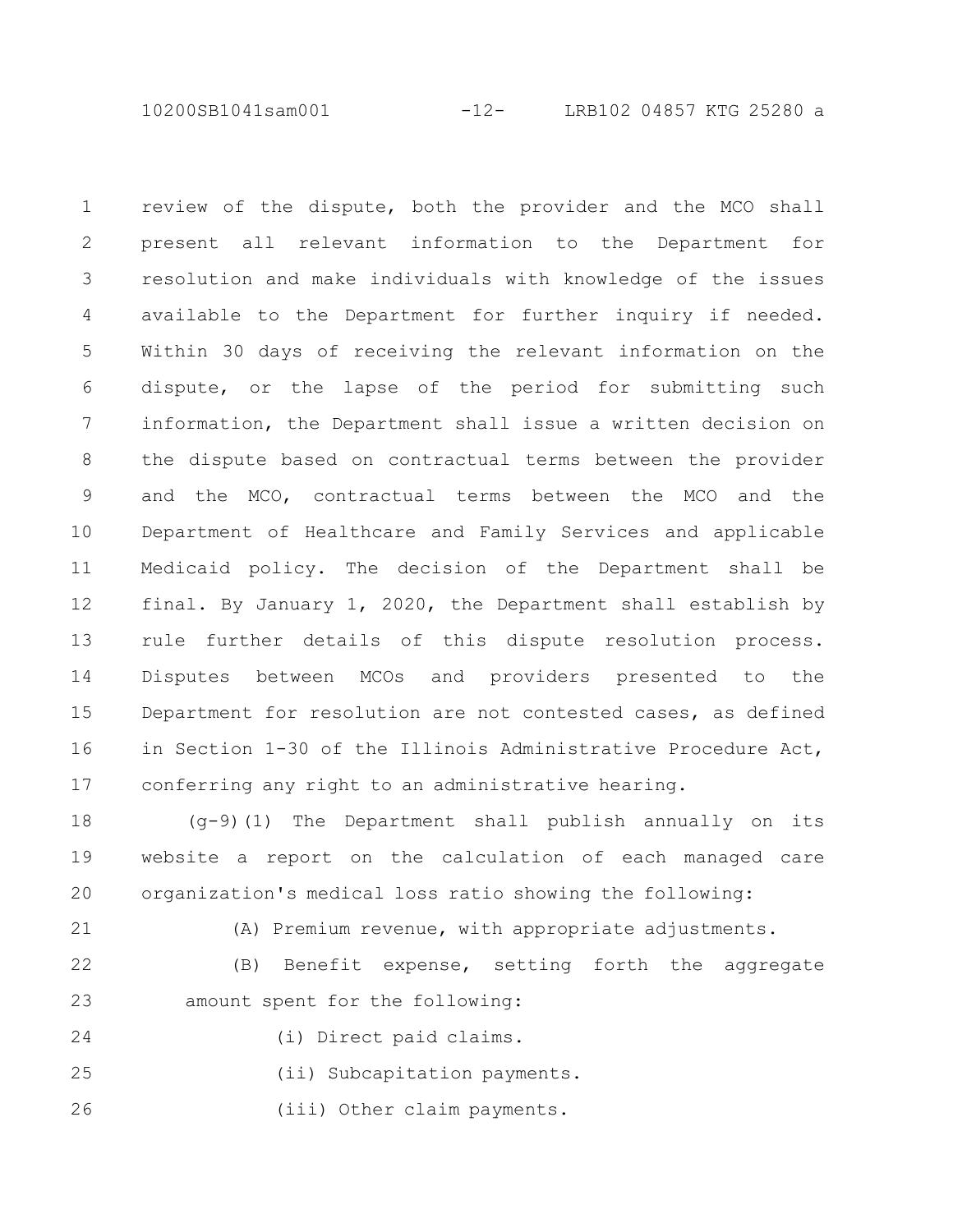- (iv) Direct reserves. 1
- (v) Gross recoveries. 2

(vi) Expenses for activities that improve health care quality as allowed by the Department. 3 4

(2) The medical loss ratio shall be calculated consistent with federal law and regulation following a claims runout period determined by the Department. 5 6 7

(g-10)(1) "Liability effective date" means the date on which an MCO becomes responsible for payment for medically necessary and covered services rendered by a provider to one of its enrollees in accordance with the contract terms between the MCO and the provider. The liability effective date shall be the later of: 8 9 10 11 12 13

(A) The execution date of a network participation contract agreement. 14 15

(B) The date the provider or its representative submits to the MCO the complete and accurate standardized roster form for the provider in the format approved by the Department. 16 17 18 19

(C) The provider effective date contained within the Department's provider enrollment subsystem within the Illinois Medicaid Program Advanced Cloud Technology (IMPACT) System. 20 21 22 23

(2) The standardized roster form may be submitted to the MCO at the same time that the provider submits an enrollment application to the Department through IMPACT. 24 25 26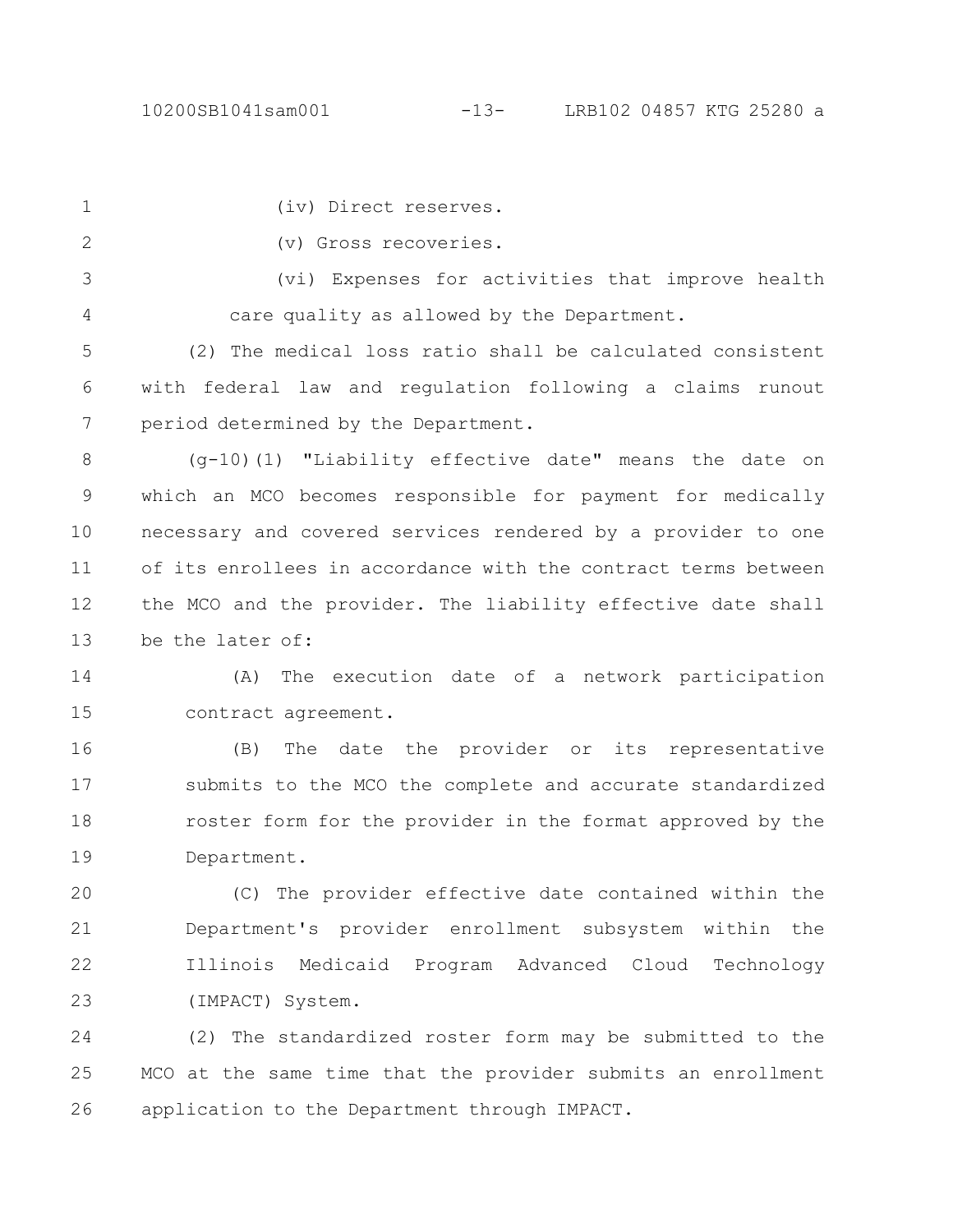10200SB1041sam001 -14- LRB102 04857 KTG 25280 a

(3) By October 1, 2019, the Department shall require all MCOs to update their provider directory with information for new practitioners of existing contracted providers within 30 days of receipt of a complete and accurate standardized roster template in the format approved by the Department provided that the provider is effective in the Department's provider enrollment subsystem within the IMPACT system. Such provider directory shall be readily accessible for purposes of selecting an approved health care provider and comply with all other federal and State requirements. 1 2 3 4 5 6 7 8 9 10

(g-11) The Department shall work with relevant stakeholders on the development of operational guidelines to enhance and improve operational performance of Illinois' Medicaid managed care program, including, but not limited to, improving provider billing practices, reducing claim rejections and inappropriate payment denials, and standardizing processes, procedures, definitions, and response timelines, with the goal of reducing provider and MCO administrative burdens and conflict. The Department shall include a report on the progress of these program improvements and other topics in its Fiscal Year 2020 annual report to the General Assembly. 11 12 13 14 15 16 17 18 19 20 21 22

(h) The Department shall not expand mandatory MCO enrollment into new counties beyond those counties already designated by the Department as of June 1, 2014 for the individuals whose eligibility for medical assistance is not 23 24 25 26